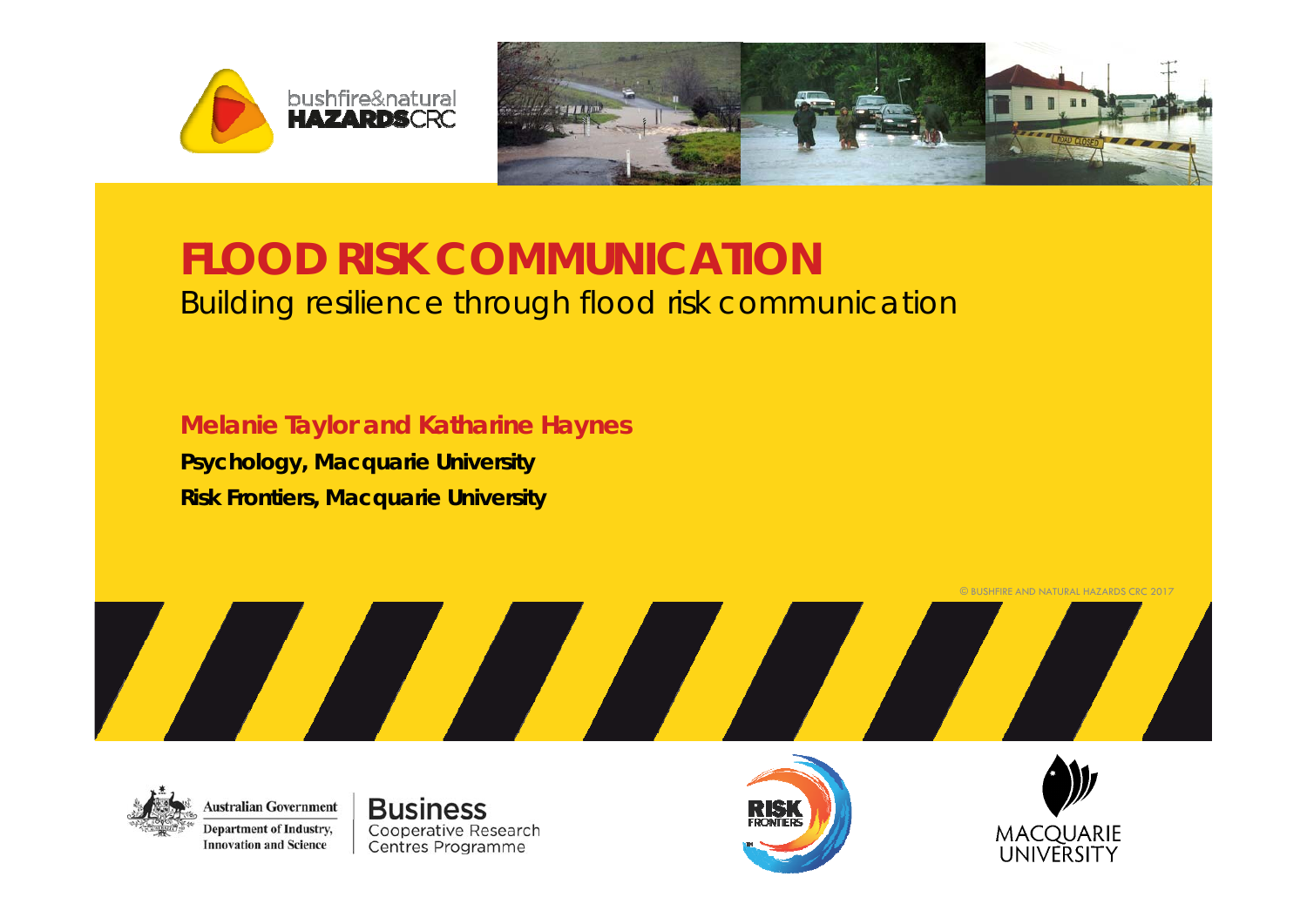# **END USER ORGANISATIONS**

#### **End Users organisations currently involved:**

- $\bullet$ **NSW SES** - Andrew Richards, Phil Campbell, Elspeth Rae
- $\bullet$ **Vic SES** – Tamsin Achilles, Susan Davie, Kate White
- $\bullet$ **QFES** – Peter Jeffrey
- $\bullet$ **AFAC Community Safety** - Amanda Leck
- •**Royal Life Saving Australia** - Amy Peden, Craig Roberts

**End User organisations to be invited:** SASES, SES TAS, DFES, ACTESA, NTPFES.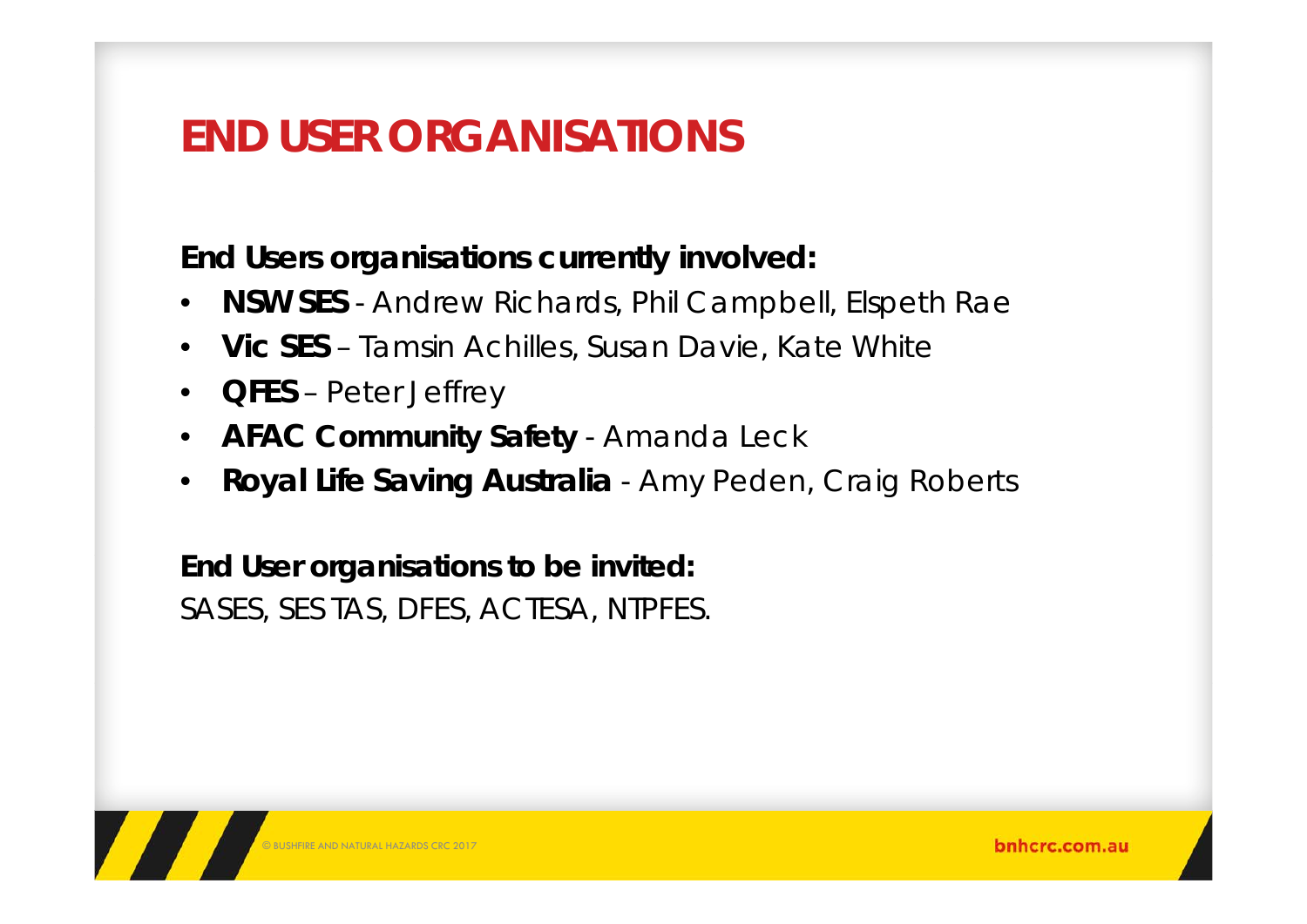## **ACADEMIC ADVISORS**

- • Mr Ian Faulks, Centre for Accident Research and Road Safety, Queensland University of Technology, QLD.
- •Mr Andrew Gissing, Risk Frontiers, Macquarie University. NSW.
- •Dr Kyra Hamilton, Griffith's Menzies Health Institute, QLD.
- •Dr Julia Irwin, Psychology, Macquarie University. NSW.
- •Dr Jonatan Lassa, Charles Darwin University, Darwin. NT.
- •A/Prof Liz Shanahan, Montana State University, USA.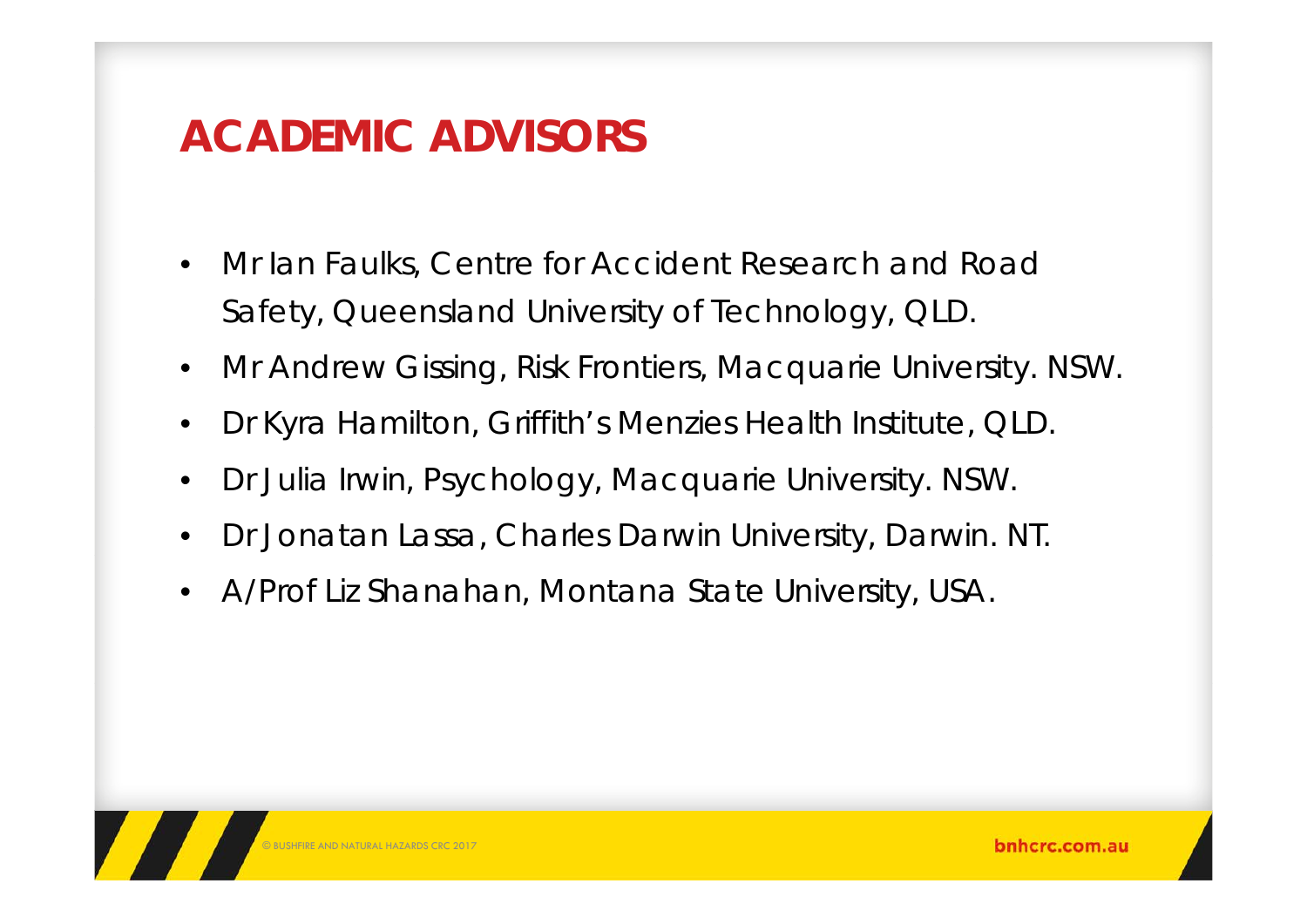# **BACKGROUND: PREVIOUS RESEARCH**

- 1. BNHCRC research has identified that floods are the second most deadly natural hazard following heatwaves in Australia
- 2. Detailed research into these fatalities demonstrates that many deaths were avoidable
- 3. High risk behaviours include:
- $\bullet$ Those driving and entering floodwaters
- •Those recreating in flood waters



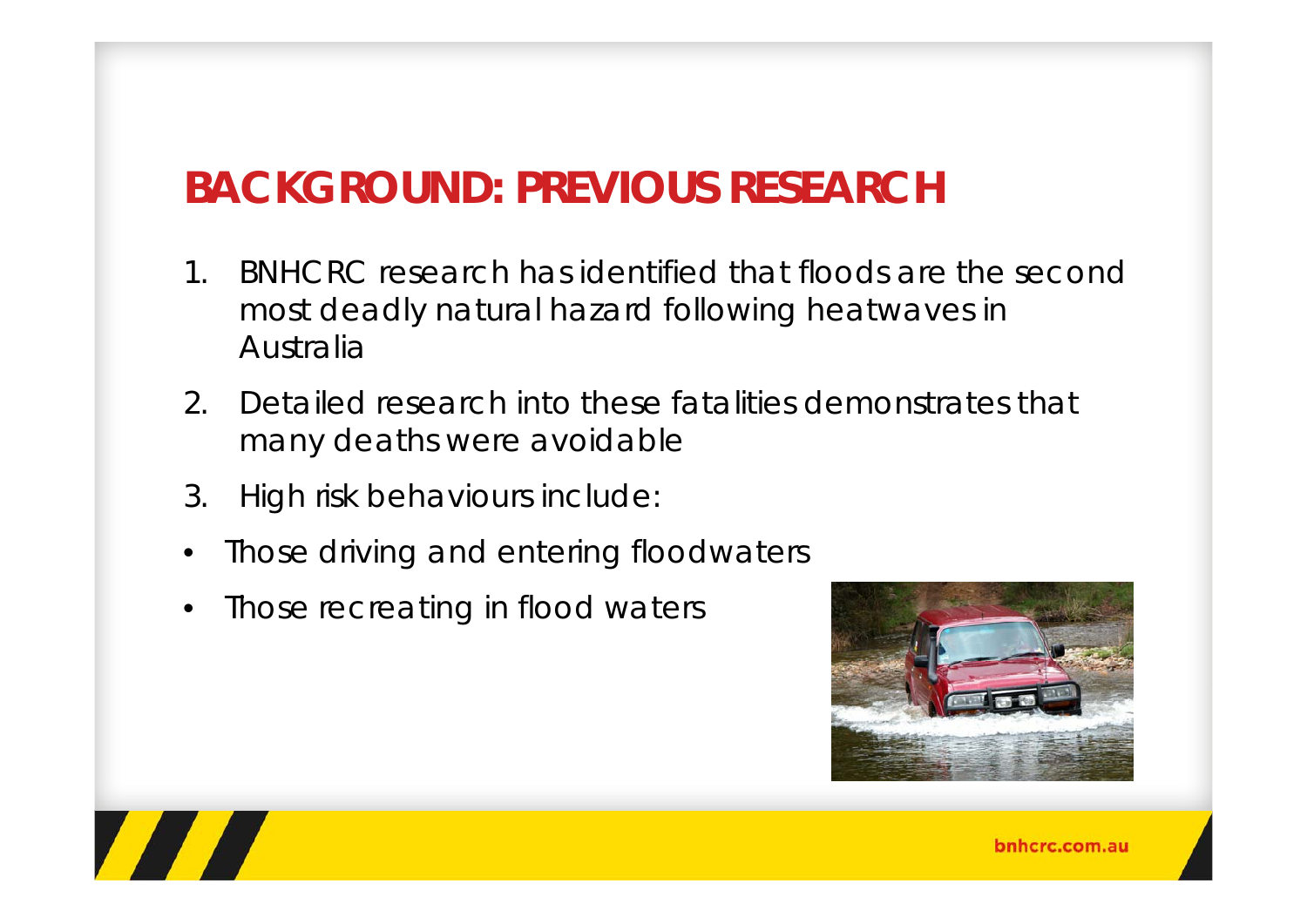# **BACKGROUND: WIDER RESEARCH NEEDS**

- 1. Limited research that rigorously evaluates the efficacy of flood education and warning strategies with target groups
- 2. Little research that evaluates the efficacy of incentives and new laws to complement education and warning materials
- 3. Little advancement in the call to involve target groups in participatory research

**TANA** 

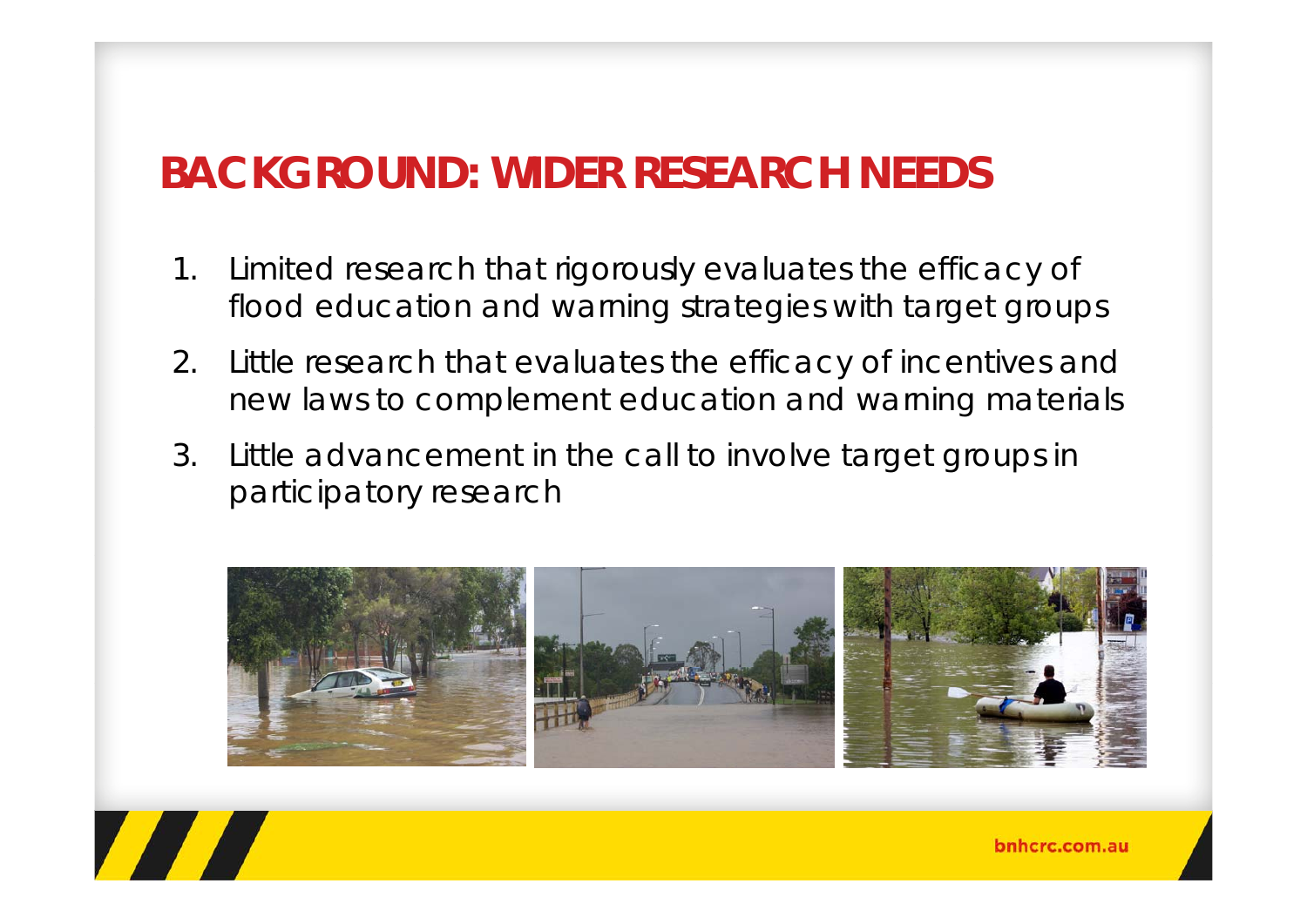#### *'They're not heeding the message'*

#### **12.53pm Friday March 31 http://www.smh.com.au**

*'SES Acting Deputy Commissioner Mark Morrow appeared frustrated by people who still entered floodwaters and required rescuing, despite repeated warnings not to do so.*

*"No, they're not heeding message [to stay out of floodwaters]. I don't know what I have to say," Acting Deputy Commissioner Morrow said.*

*"I've mentioned before that we need to recalibrate people's approach to risk. They just don't understand the risk that they face when they think it's OK to drive across causeways. We're going to have to be much more shocking I think in our message around what the consequences are."*

#### **3.31pm Friday March 31 http://www.smh.com.au**

*Mr Morrow has urged parents to keep <sup>a</sup> close eye on their kids, to avoid tragedies from them playing in the water. He has also criticised people who have taken to the floodwaters on surfboards and wakeboards.*

*"To tell you the truth, I have seen disgusting footage today of people being dragged around* behind vehicles on wakeboards thinking it is fun," he said. "It is not. It is serious. For our *volunteers, it is too much of <sup>a</sup> risk."*

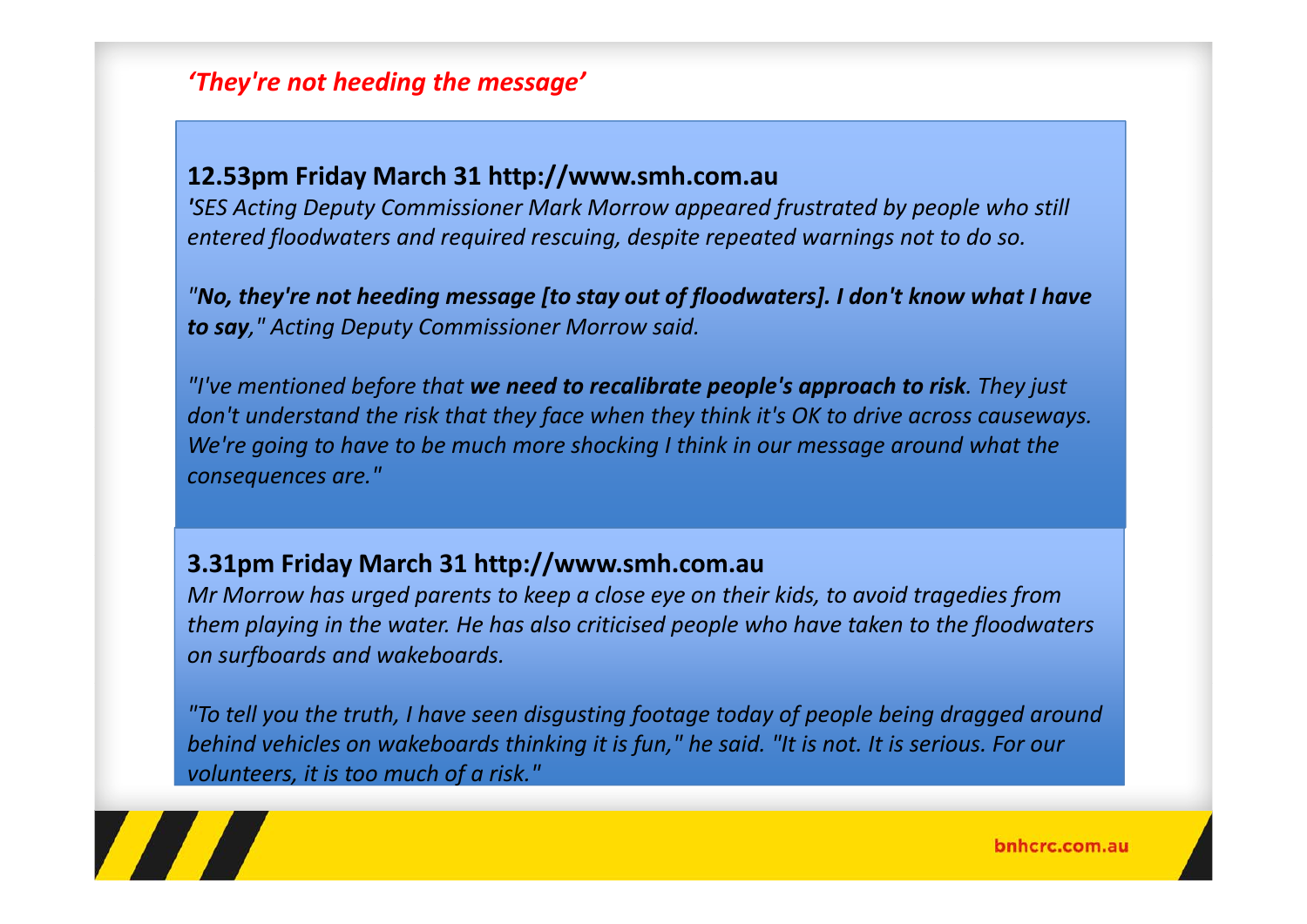### **PROJECT OBJECTIVES**

- 1. Develop a detailed understanding of the motivations, beliefs, decision making processes and information needs of at-risk groups (split by age and gender).
- 2. Develop and adapt targeted risk communication materials in partnership with those from at-risk groups and end-users
- 3. Develop an innovative methodology for evaluating the effectiveness of various communication materials and initiatives using a realistic disaster scenario.
- •Individual and group decision-making processes
- •The influence of competing messages, shocking messages, peer to peer
- • Efficacy of education and warnings compared to incentives and new laws

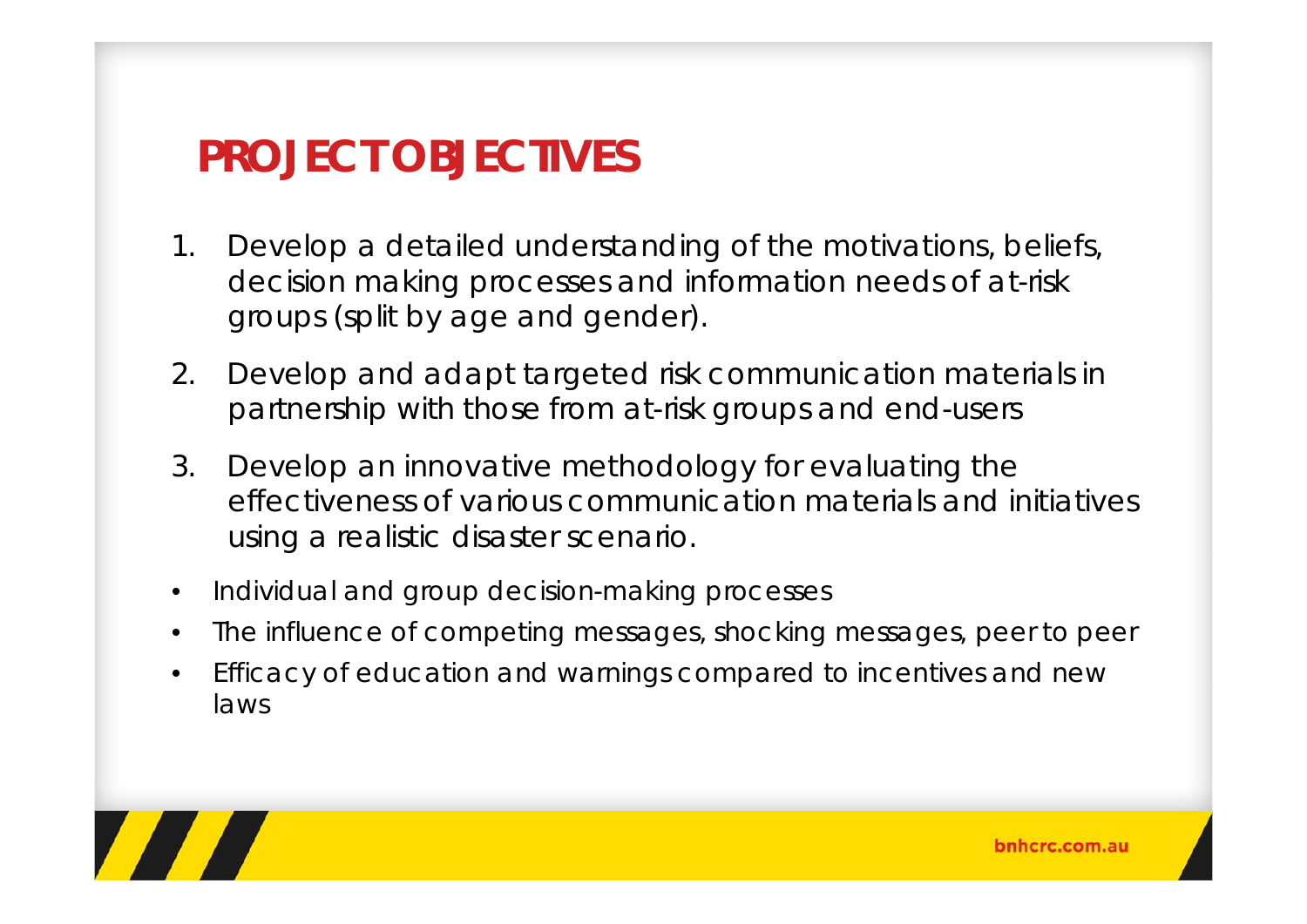## **PROJECT STEP 1: UNDERSTAND THE ISSUE**

- 1. Systematic literature review
- 2. Two quantitative surveys:
	- a. SES volunteers', other ESOs, and critical workers' attitudes and experiences concerning driving through floodwaters
	- b. Public's attitudes and experiences concerning driving and playing in floodwaters
- 3. In-depth qualitative analysis of data already collected by endusers
- 4. Collection of new data gathered from locations recently flooded
- 5. Explore decision-making processes in detail with target groups exposed to a realistic disaster scenario

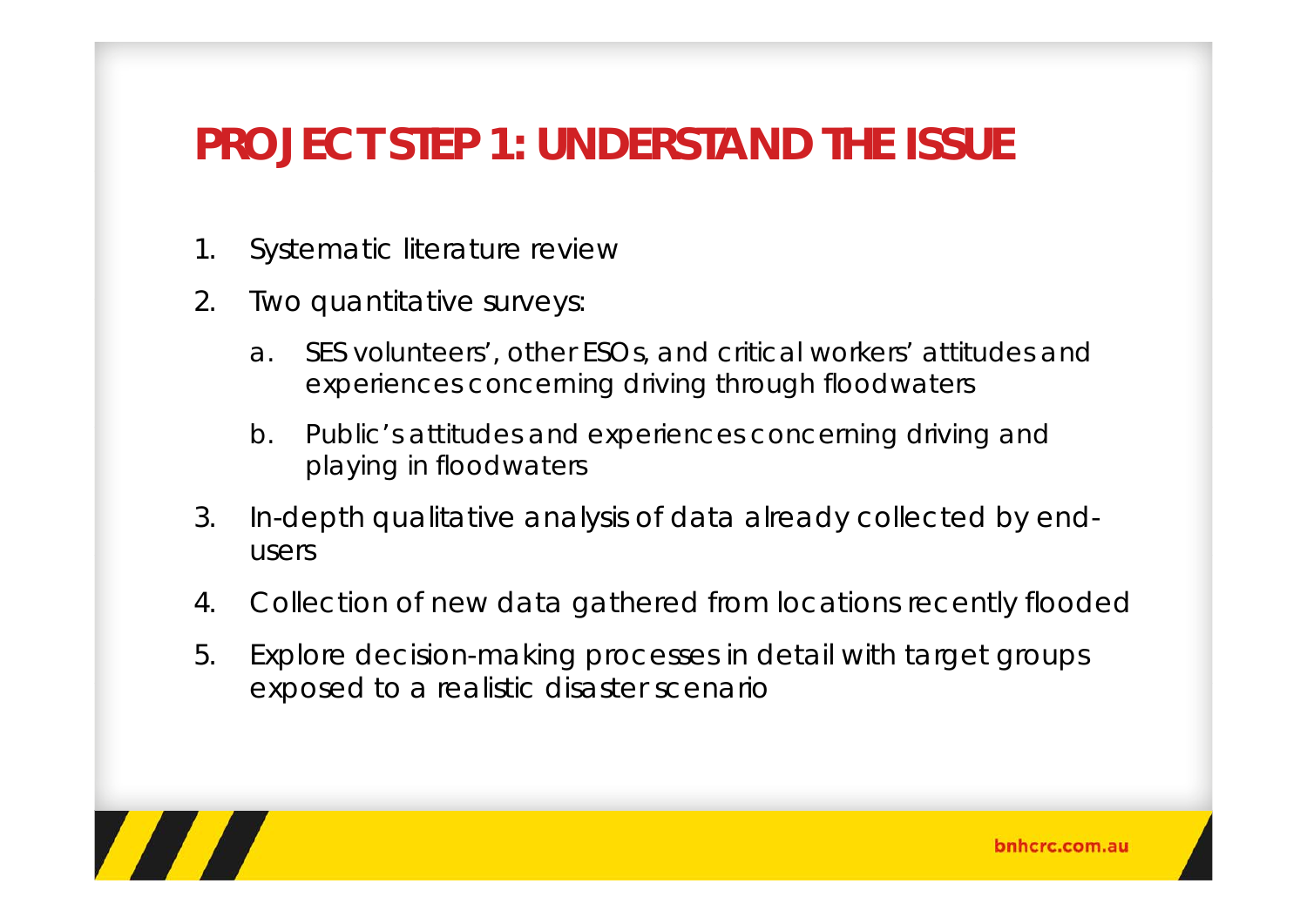# **PROJECT STEP 2: COMPILATION OF MATERIAL**

- 1. Work with End Users to compile risk communication materials
- 2. Form target reference groups to participate in workshops to select and work to improve materials
- • Materials based on needs outlined in first phase in partnership with End Users and community reference groups.
- • Scope for materials to be adapted or developed, but not professionally finished.

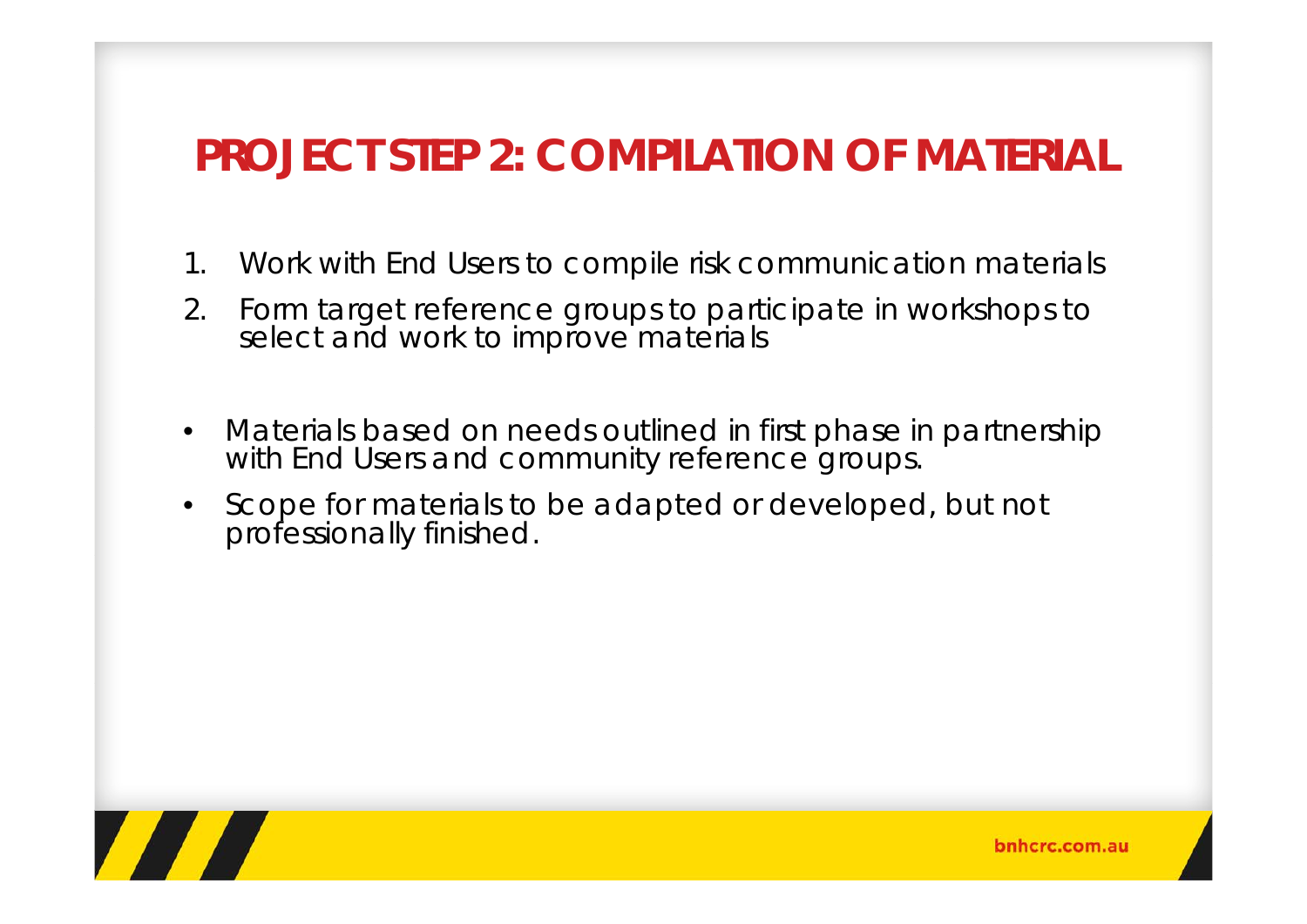# **PROJECT STEP 3: EVALUATIONS**

Specific target groups are asked to make decisions independently and collectively regarding entering or playing in floodwaters following exposure to an intervention. Control groups not exposed.

- 1) Respondents given intervention,
- 2) Exposed to a realistic disaster scenario
- 3) Asked to make decisions in regards to entering or playing in floodwaters
- 4) Involved in facilitated interviews (individuals) or focus groups

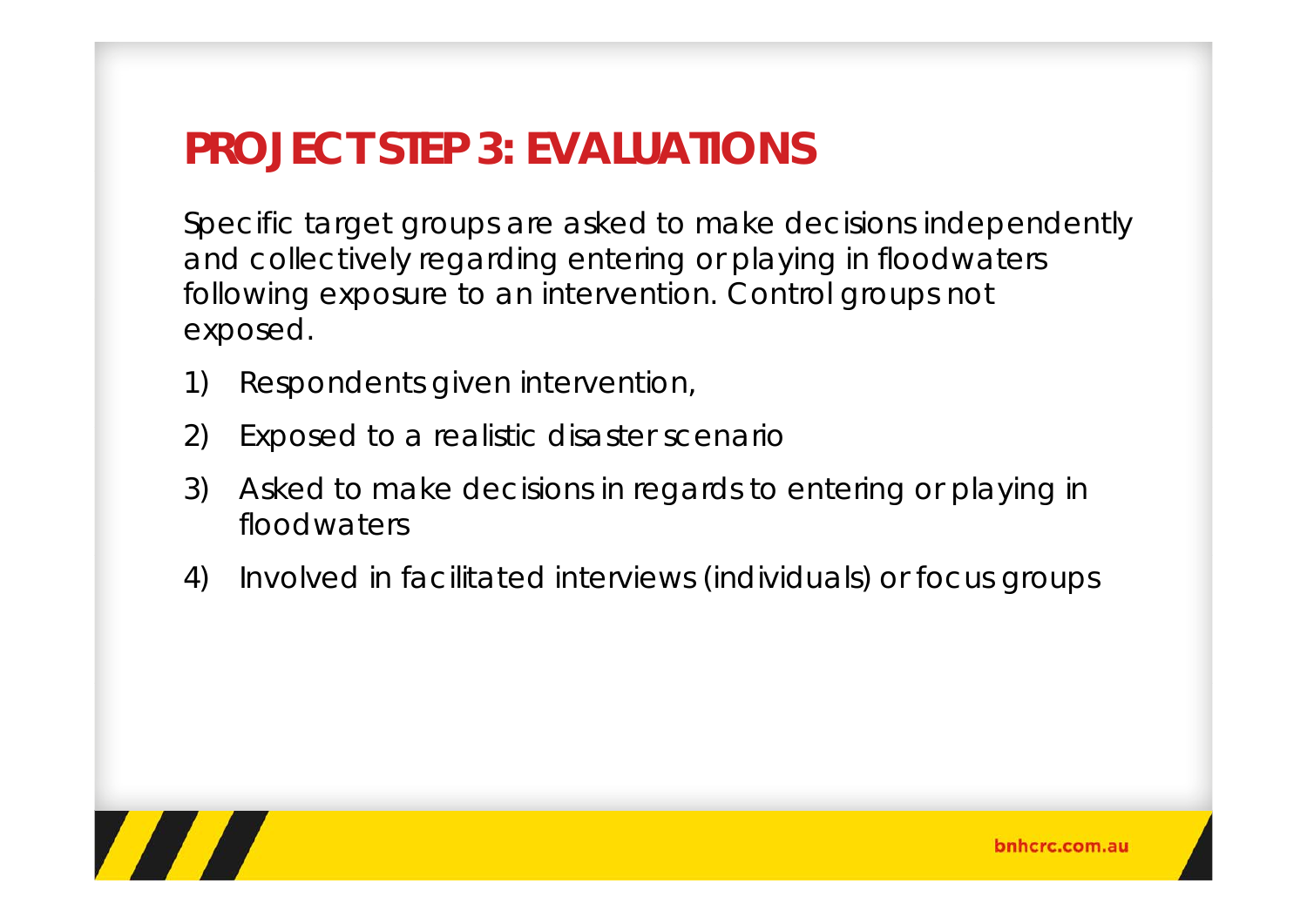# **PROJECT DELIVERABLES**

- $\bullet$ End user-directed research and policy recommendation briefs
- $\bullet$  National guidelines document on flood risk communication materials and methods
- • Novel methodology for assessing flood risk communication and education materials
- •Evaluated flood risk communication and education materials

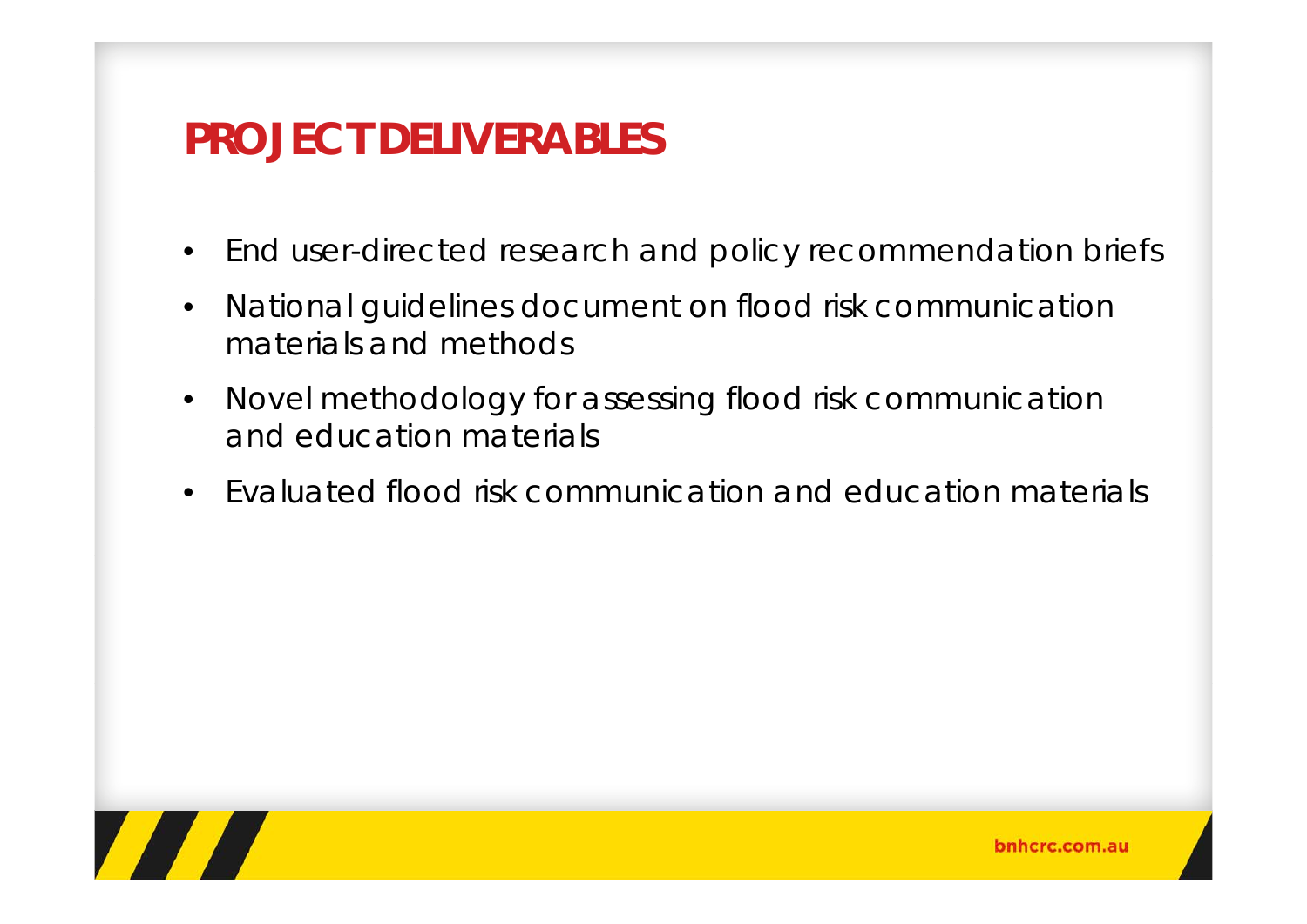## **CURRENT STUDENTS**



PhD student Arifa Mohammed

Title: Entering Floodwater: Occupational and Public Perceptions of Risk and Cue Utilisation

Current activities:

- •Preparing a literature review - driving into floodwaters
- • Occupational risk – survey with NSW SES personnel
	- Risk perception, experience, training, organisational factors/culture
- • Public attitudes to driving through floodwater
	- Risk perception, motivation, experiences

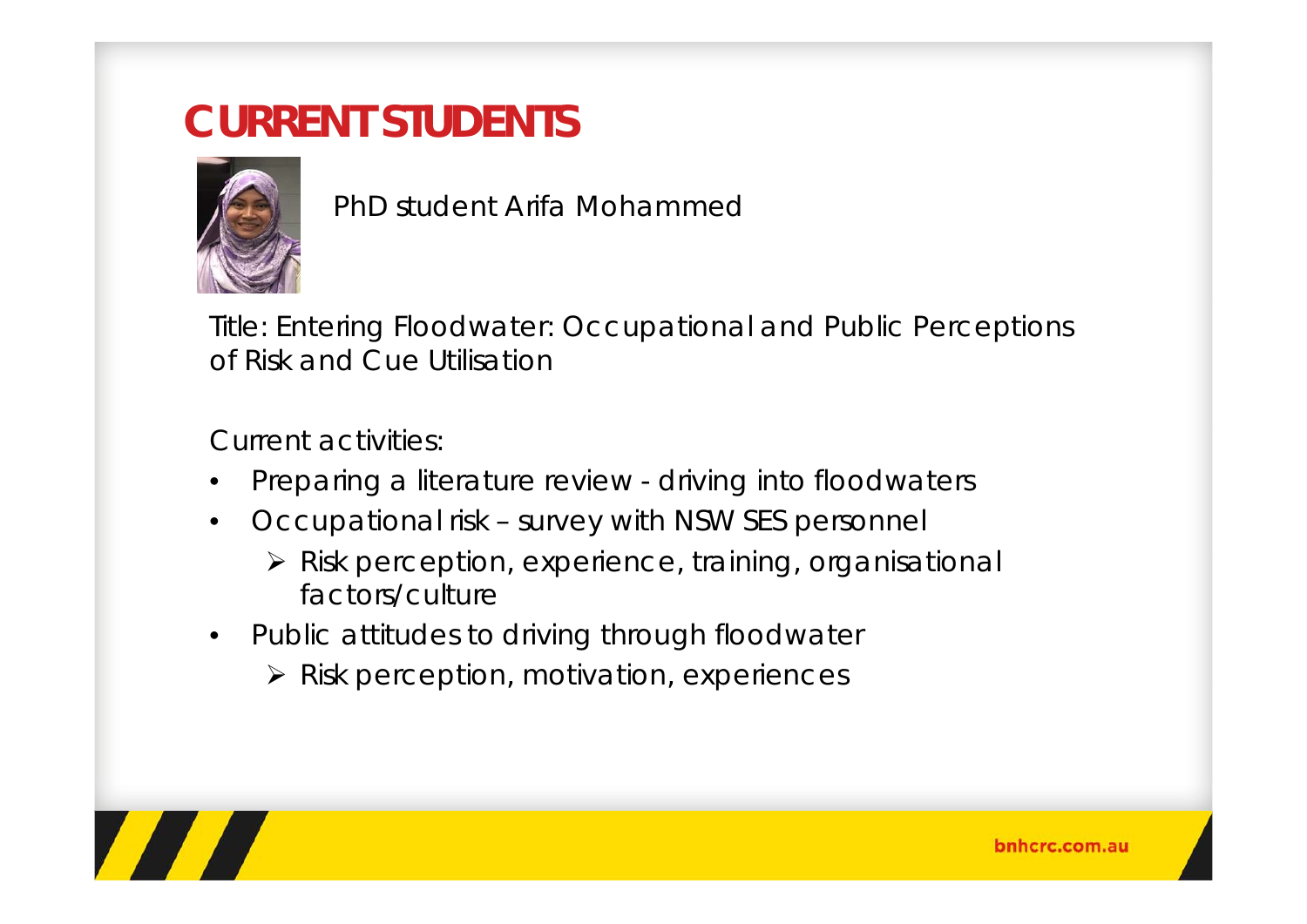Master of Organisational Psychology – Research thesis students



#### Lisa Sato

- Occupational risk attitudes of emergency and essential workers to driving through floodwater (Fire, Police, Paramedics, Council, Energy, Transport/logistics)
	- Occupational pressures, safety culture, risk perception,

attitudes

**≻** Sister-survey to SES survey (Arifa)



#### Gemma Hope

- •Judging danger in flooded roads
- • Does cue utilisation (extracting visual features) in driving relate to ability to distinguish features and judge risk in flood road situations

 Computer-based research - using EXPERTise 2.0 and photo stimuli